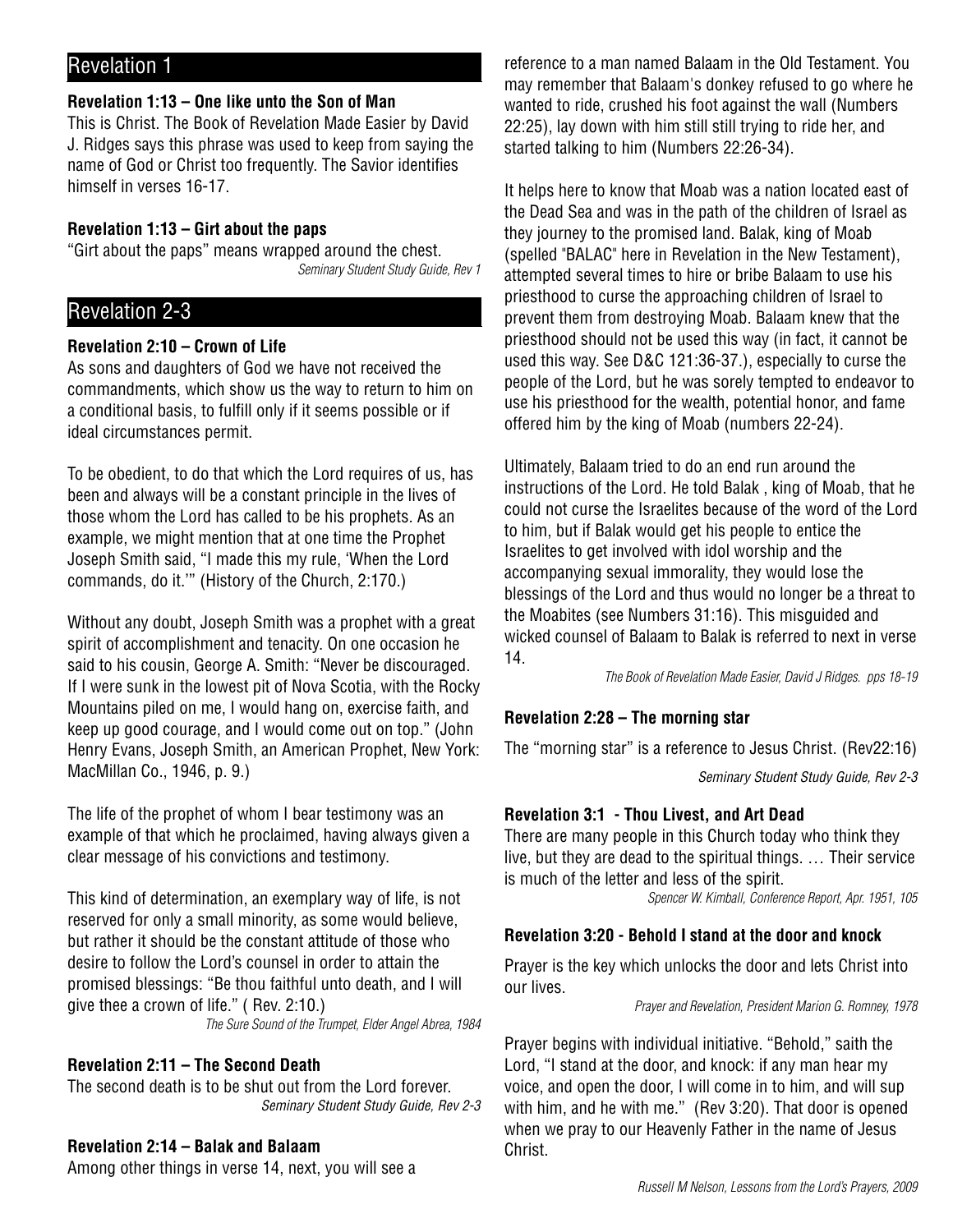I testify that our Heavenly Father loves each one of us. He hears the prayers of humble hearts; He hears our cries for help.... His Son, our Savior and Redeemer, speaks to each of us today: "Behold, I stand at the door, and knock: if any man hear my voice, and open the door, I will come in to him." Revelation 3:20.

Will we listen for that knock? Will we hear that voice? Will we open that door to the Lord, that we may receive the help He is so ready to provide?

Mrs. Patton—the Story Continues, President Thomas S. Monson, 2007

Prayer is your personal key to heaven. The lock is on your side of the veil.

Personal Revelation: The Gift, the Test, and the Promise, President Boyd K. Packer, 1994

Our Heavenly Father desires that all mankind be led by the light, but that blessing will not be imposed upon anyone. Christ stands at the door and knocks; those who wish to have him enter and sup with them must hear his voice and "open the door." ( Rev. 3:20.) Thus two great principles on which the gospel is centered, love and agency, are plainly taught. Each of us is here to learn to love and give and hearken to the Spirit and choose to do the will of the Father. God wants his offspring and heirs to become all that we can be, to qualify for our inheritance. But we must choose; we are the decision makers, and he will not relieve that responsibility.

A Loving, Communicating God, Elder Marion D. Hanks, 1992

This concept of asking for information and help is a fundamental method of obtaining knowledge. Although the Lord warns us of impending dangers, he doesn't give information to us until we ask for it. "Behold, I stand at the door, and knock: if any man hear my voice and open the door, I will come in to him, and will sup with him, and he with me" (Rev. 3:20).

It is expressed even more clearly in Matthew: "Ask, and it shall be given you; seek, and ye shall find; knock, and it shall be opened unto you; "For every one that asketh receiveth; and he that seeketh findeth; and to him that knocketh it shall be opened" (Matt. 7:7-8).

This whole dispensation of the fulness of times began when a youth asked a question of the Lord as a result of reading this scripture: "If any of you lack wisdom, let him ask of God, that giveth to all men liberally, and upbraideth not; and it shall be given him. But let him ask in faith, nothing wavering. For he that wavereth is like a wave of the sea driven with the wind and tossed" (James 1:5-6).

The book of Doctrine and Covenants may be regarded as a prime example of this principle. Revelations were given as a result of questions asked. When the Lord saw the willingness of the Prophet Joseph and his associates to receive instruction, he gave them additional principles and revelations much beyond the original questions asked. The GIANT System, Elder Theodore M. Burton,1969

## Revelation 4-5

#### **Revelation 4:1**

Note the use of the term "hereafter" in Revelation 4:1 as opposed to "shortly" in Revelation 1:1. The events foretold in Revelation 1-3 occur in John's near future, while most of the events in chapters 4-22 occur much later.

Joseph Fielding McConkie, as recorded by Jenny Smith

#### **John 4:1 – Sea of Glass**

Q. What is the sea of glass spoken of by John, 4th chapter, and 6th verse of the Revelation?

A. It is the earth, in its sanctified, immortal, and eternal state.

D&C 77:1

#### **Revelation 4:4 - Crown**

What did Paul say upon this subject? He said, "I have fought a good fight," "I have kept the faith; (2 Tim. 4:7) henceforth there is laid up for me a crown of righteousness, which the Lord, the righteous judge, shall give me at that day." (2 Tim. 4:8) Do you understand this passage? Remember that this crown that Paul speaks of, was not to be given in the day we die; but it is to be given in "that day"—the day of the Lord's appearing; it is to be given to all those that love his appearing; (2 Tim. 4:8) then is the time that Paul will get his crown; then is the time that the Saints who fall asleep in our day, will receive their crowns—crowns of rejoicing—kingly crowns. ... But what are we to understand by this crown of righteousness, which is to be given to the Saints? We understand that it is actually to be a crown of glory; that they are to be kings in reality. John speaks in the first chapter of his Revelation to the Churches in his day, and represents the Saints to be Kings and Priests; he says, Christ "hath made us kings and priests unto God and His Father;" (Rev. 1:6) and this too, while in this life.

A General Funeral Sermon of All Saints and Sinners; Elder Orson Pratt, at the Tabernacle, Great Salt Lake City, July 25, 1852., Journal of Discourses, 1:280

#### **Revelation 4:4,7; 5:9 – Elders, Beasts**

The four beasts and twenty-four elders were out of every nation; for they sang a new song, saying, "Thou art worthy to take the book, and to open the seal thereof: for thou wast slain, and hast redeemed us to God by thy blood out of every kindred, and tongue, and people, and nation." (See Rev. 5:9.) Joseph Smith, TPJS, p 290

Q. What are we to understand by the four and twenty elders, spoken of by John?

A. We are to understand that these elders whom John saw,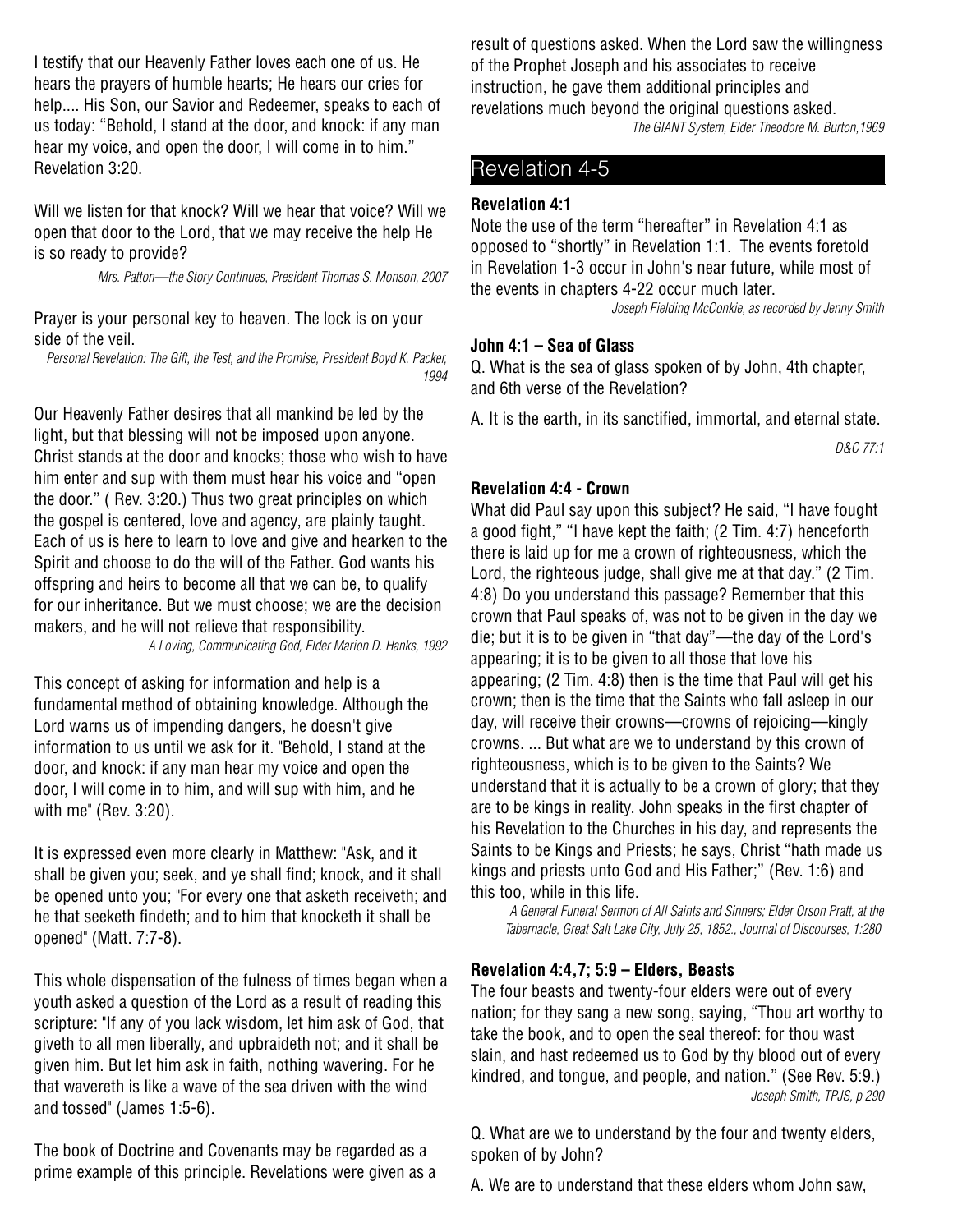were elders who had been faithful in the work of the ministry and were dead; who belonged to the seven churches, and were then in the paradise of God.

D&C 77:5

John saw the actual beast in heaven, showing to John that beasts did actually exist there, and not to represent figures of things on the earth. When the prophets speak of seeing beasts in their visions, they mean that they saw the images, they being types to represent certain things. At the same time they received the interpretation as to what those images or types were designed to represent.

**I make this broad declaration, that whenever God gives a vision of an image, or beast, or figure of any kind, He always holds Himself responsible to give a revelation or interpretation of the meaning thereof, otherwise we are not responsible or accountable for our belief in it. Don't be afraid of being damned for not knowing the meaning of a vision or figure, if God has not given a revelation or interpretation of the subject.**

… I suppose John saw beings there of a thousand forms, that had been saved from ten thousand times ten thousand earths like this,—strange beasts of which we have no conception: all might be seen in heaven. The grand secret was to show John what there was in heaven. John learned that God glorified Himself by saving all that His hands had made, whether beasts, fowls, fishes or men; and He will glorify Himself with them.

… The four beasts were four of the most noble animals that had filled the measure of their creation, and had been saved from other worlds, because they were perfect: they were like angels in their sphere. We are not told where they came from, and I do not know; but they were seen and heard by John praising and glorifying God. …

Oh, ye elders of Israel, harken to my voice; and when you are sent into the world to preach, tell those things you are sent to tell; preach and cry aloud, "Repent ye, for the kingdom of heaven is at hand; repent and believe the Gospel." Declare the first principles, and let mysteries alone, lest ye be overthrown. Never meddle with the visions of beasts and subjects you do not understand. … but preach those things the Lord has told you to preach about—repentance and baptism for the remission of sins.

Joseph Smith, TPJS, @ p290

Q. What are we to understand by the four beasts, spoken of in the same verse?

A. They are figurative expressions, used by the Revelator, John, in describing heaven, the paradise of God, the happiness of man, and of beasts, and of creeping things, and of the fowls of the air; that which is spiritual being in the likeness of that which is temporal; and that which is temporal in the likeness of that which is spiritual; the spirit of man in the likeness of his person, as also the spirit of the beast, and every other creature which God has created.

Q. Are the four beasts limited to individual beasts, or do they represent classes or orders?

A. They are limited to four individual beasts, which were shown to John, to represent the glory of the classes of beings in their destined order or sphere of creation, in the enjoyment of their eternal felicity.

Q. What are we to understand by the eyes and wings, which the beasts had?

A. Their eyes are a representation of light and knowledge, that is, they are full of knowledge; and their wings are a representation of power, to move, to act, etc.

D&C 77:2-4

## **Revelation 5:1 – The Number 7, Seals**

The number seven occurs throughout the book of Revelation. For example, John wrote to seven branches of the Church (see Revelation 2–3). He saw a book with seven seals (see Revelation 5), seven trumpets announced judgments upon the earth (see Revelation 8–9; 11), and seven vials of wrath were poured upon the earth (see Revelation 16). The Hebrew word for the number seven, *sheva*, is a word that represents the idea of fulness or perfection and may be part of the symbolism in John's account of his vision. His writing to seven churches may be a symbolic way of speaking to the whole Church.

In ancient times, official documents, scrolls, and records were closed shut with a seal of wax that usually had an imprint signifying the one who sealed it. Documents thus sealed were only to be opened by one with authority and in the presence of witnesses. In this case, the "will, mysteries, and works of God" (D&C 77:6) were recorded in the book John saw. Only Christ had authority and was worthy to open it. The same is true of eternal life. "He only could unlock the gate of heaven and let us in" ("There Is a Green Hill Far Away," Hymns, no. 194; italics added).

Seminary Student Study Guide, Rev 5-7

Q. What are we to understand by the book which John saw, which was sealed on the back with seven seals?

A. We are to understand that it contains the revealed will, mysteries, and the works of God; the hidden things of his economy concerning this earth during the seven thousand years of its continuance, or its temporal existence.

Q. What are we to understand by the seven seals with which it was sealed?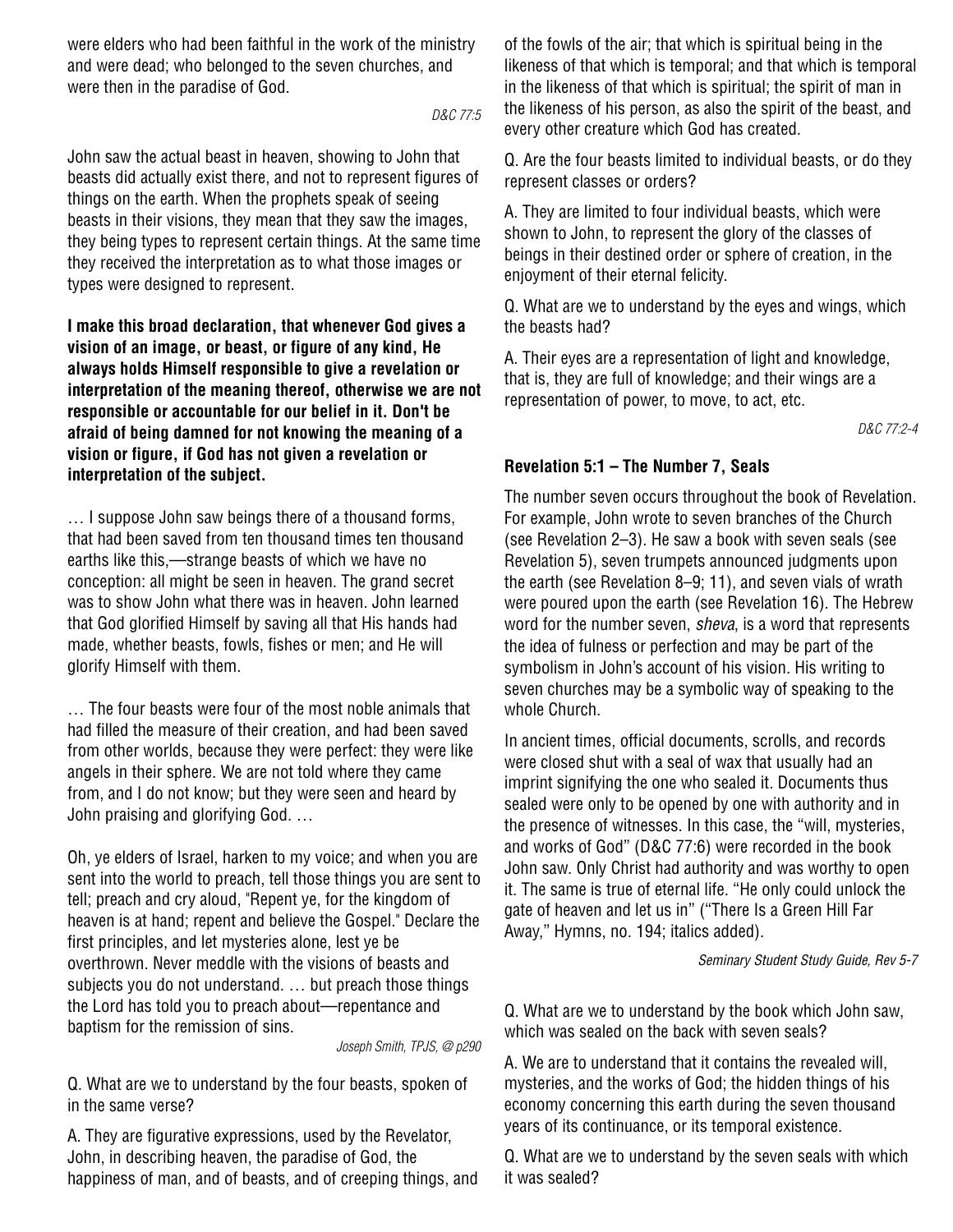A. We are to understand that the first seal contains the things of the first thousand years, and the second also of the second thousand years, and so on until the seventh.

D&C 77:6-7

## **Revelation 5:5- The lion**

The Lion of the tribe of Juda, the Root of David is Christ. Seminary Student Study Guide, Rev 5-7

# Revelation 6-7

## **Revelation 6–7—Symbolism in the Six Seals**

Modern revelation teaches us that each of the seals represents a thousand-year period of history.

When the first seal was opened, John saw a man with a crown riding a white horse and conquering. Elder Bruce R. McConkie said that this represents Enoch, who helped his people conquer their enemies—including Satan—and establish a city of purity and righteousness symbolized by the white horse (see Doctrinal New Testament Commentary, 3:476–78). The opening of the second seal revealed the violence, death, and destruction that occurred in the time of Noah and the Flood.

The opening of the third seal represented a time when God's people were affected by famines. Abraham moved because of a famine, and the history of Jacob's (Israel's) family was very much affected by famines. The opening of the fourth seal reminds us that the time between 1000 B.C. and Christ's birth was a time of warfare among the covenant people. It was a time when they were conquered, taken captive, and scattered throughout the world by foreigners. The fifth seal revealed what faithful Saints of John's day were then encountering—giving their lives for their testimony.

Events depicted in the opening of the sixth seal are more detailed. They pertain to the dispensation in preparation for the Savior's Second Coming.

Seminary Student Study Guide, Rev 5-7

## **Revelation 6:6—What Is the Significance of the Price of Wheat and Barley?**

A measure of wheat was enough to feed one man for a day. A penny was the wage for a day's work in those times. This shows that food was expensive because of the famine. Barley was cheaper, but it was of lesser quality and only used by man in times of famine. The image of the man carrying the balances in Revelation 6:5 suggests that food was given out in precise amounts—again suggesting a time of famine. Seminary Student Study Guide, Rev 5-7

# **Revelation 6:12 - Sackcloth of hair**

In ancient Israel, when people were or wanted to show they were repentant they put on as clothing the hair, or hide, of a black goat.

## **Revelation 7:3–8—Sealing the Servants of God in Their Foreheads**

It was a common practice in John's day for people who worshiped false gods to mark their foreheads (or sometimes their hands) with the name or symbol of their god. Those who believed in the Savior's teachings did not mark themselves. From Revelation 3:12 and 22:1–5 we learn that the righteous are given the name of God. This indicates that they are god-like themselves and receive "his image in [their] countenances" (Alma 5:14). The symbol might signify to us that their thoughts are always upon their God—that they "always remember him" (see D&C 20:77, 79).

Seminary Student Study Guide, Rev 5-7

## **Revelation 7 – Four Angels, Angel from East, 144,000 sealed**

Q. What are we to understand by the four angels, spoken of in the 7th chapter and 1st verse of Revelation?.

A. We are to understand that they are four angels sent forth from God, to whom is given power over the four parts of the earth, to save life and to destroy; these are they who have the everlasting gospel to commit to every nation, kindred, tongue, and people; having power to shut up the heavens, to seal up unto life, or to cast down to the regions of darkness.

Q. What are we to understand by the angel ascending from the east, Revelation 7th chapter and 2nd verse?

A. We are to understand that the angel ascending from the east is he to whom is given the seal of the living God over the twelve tribes of Israel; wherefore, he crieth unto the four angels having the everlasting gospel, saying: Hurt not the earth, neither the sea, nor the trees, till we have sealed the servants of our God in their foreheads. And, if you will receive it, this is Elias which was to come to gather together the tribes of Israel and restore all things.

Q. What time are the things spoken of in this chapter to be accomplished?

A. They are to be accomplished in the sixth thousand years, or the opening of the sixth seal.

Q. What are we to understand by sealing the one hundred and forty-four thousand, out of all the tribes of Israel—twelve thousand out of every tribe?

A. We are to understand that those who are sealed are high priests, ordained unto the holy order of God, to administer the everlasting gospel; for they are they who are ordained out of every nation, kindred, tongue, and people, by the angels to whom is given power over the nations of the earth, to bring as many as will come to the church of the Firstborn.